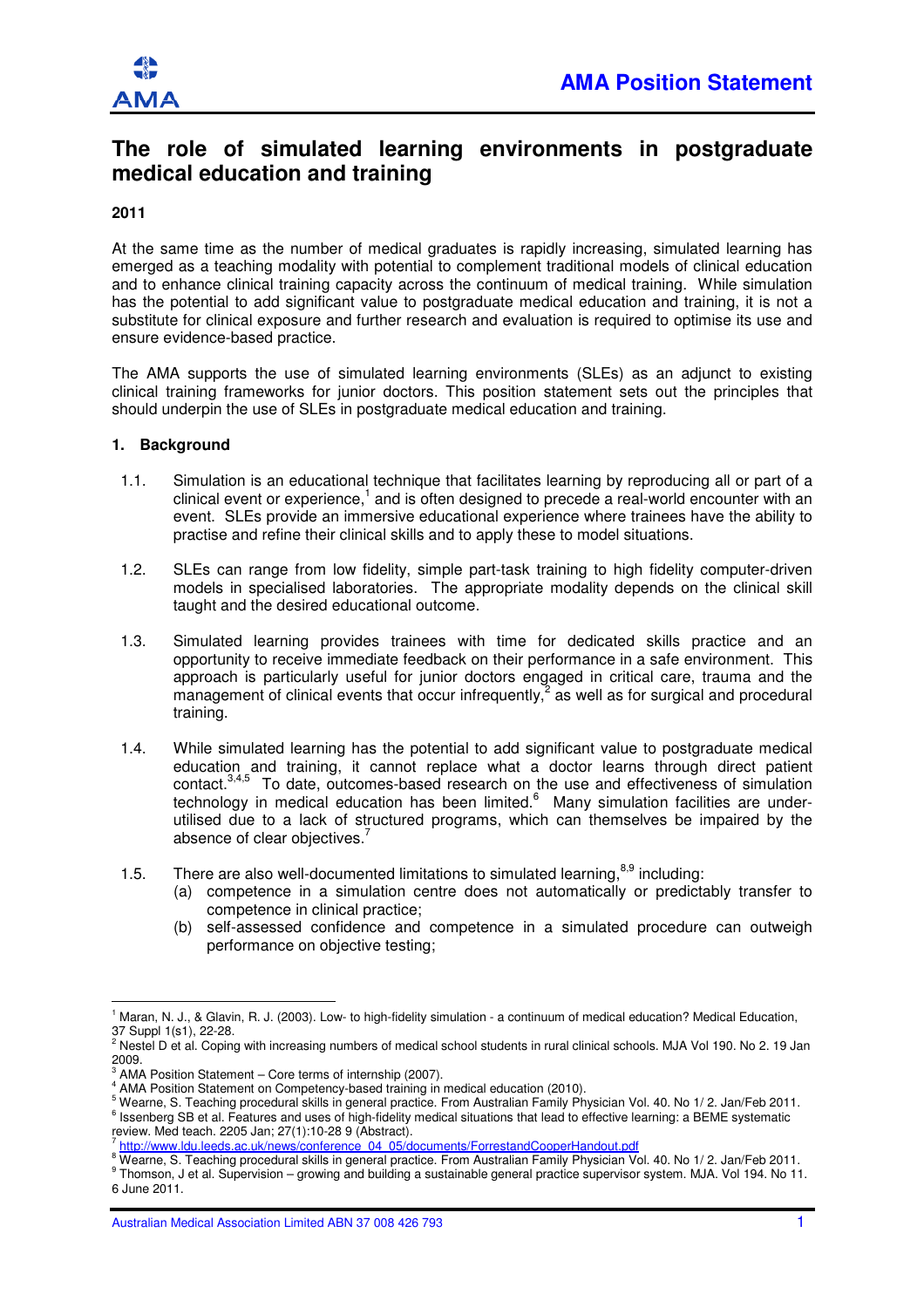

- (c) diverse cognitive and learning styles mean simulated learning programs must be carefully applied and evaluated; and
- (d) appropriate learning facilities are required, teachers need to be trained, and curricula needs to be developed and evaluated.

### **2. AMA position**

- 2.1. SLEs should be used to complement medical education delivered in patient care settings.<sup>10</sup> and to reinforce the clinical training experience for prevocational and vocational trainees by facilitating learning at an appropriate level and point in the underlying curriculum.<sup>1</sup>
- 2.2. When supported by purpose designed learning programs, SLEs can be an effective method of developing the technical and non-technical skills required for safe and competent clinical practice.<sup>13</sup> They provide an opportunity for controlled exposure, case simplification and mistakes in a safe and non-threatening environment<sup>14,15</sup> and allow clinical teams to learn and practise together.<sup>16</sup> This can lead to decreased levels of anxiety and improved confidence in decision-making and ability, particularly in the case of critical situations and rare events. <sup>17,18</sup>
- 2.3. Simulation programs must integrate with the underlying curricula and align with professional standards and frameworks to assist in the development of relevant and appropriate clinical skills and competencies. Programs should be flexible enough to meet local curricula needs, to accommodate individual cognitive and learning styles, and must be accessible by all trainees, regardless of geographical location.
- 2.4. The use of SLEs must be evidence-based and include a strong focus on research and evaluation to optimise their use and ensure evidence-based practice. Simulation programs must be critically evaluated at regular intervals to ensure that they produce the desired outcomes, including enhanced clinical competence. Ongoing dialogue and exchange between educators and trainees is essential to ensuring their application is appropriate and consistent with requirements.
- 2.5. Simulated learning programs should only be implemented in areas where there is a clear or emerging evidence-base for their use, including but not limited to:
	- (a) communication and teamwork skills;
	- (b) recognising rare events, managing emergencies and the critical patient;
	- (c) clinical examination and procedural skills;
	- (d) diagnosis, clinical reasoning, decision-making problem solving and rational investigation ordering and interpretation;
	- (e) patient and health worker safety (including universal precautions); and
	- $(f)$  intravenous fluid, electrolyte & blood product management.<sup>19</sup>
- 2.6. There is a strong case for the integration of simulated learning solutions across the continuum of medical training. Shared resource arrangements will enhance efficiency and continuum of medical training. Original resource arrangements and research effectiveness. The AMA acknowledges the work of Health Workforce Australia to enhance clinical training capacity in the health system via the use of simulated learning modalities, $\hat{i}$

<sup>11</sup> De Visser H et al. Progress in virtual reality simulators for surgical training and certification. MJA. Vol 194 No 4. 21 Feb 2011. <sup>12</sup> Crotty B. More students and less patients: the squeeze on medical teaching resources. MJA Vol 183. No 9. 7 Nov 2005.

 $\overline{a}$ 

<sup>15</sup> Crotty B. More students and less patients: the squeeze on medical teaching resources. MJA Vol 183. No 9. 7 Nov 2005. <sup>16</sup> Cetiscape. Issue 5. May 2011.

<sup>&</sup>lt;sup>10</sup> Issenberg SB et al. Features and uses of high-fidelity medical situations that lead to effective learning: a BEME systematic review. Med teach. 2205 Jan; 27(1):10-28 9 (Abstract).

<sup>13</sup> Cetiscape. Issue 5. May 2011.

<sup>&</sup>lt;sup>14</sup> De Visser H et al. Progress in virtual reality simulators for surgical training and certification. MJA. Vol 194 No 4. 21 Feb 2011.

<sup>&</sup>lt;sup>17</sup> O'Brien G et al. Interns' perceptions of performance and confidence in participating in and managing simulated and real cardiac arrest situations. Med teach. 2001 Jul; 23(4):389-395. (Abstract)

<sup>18</sup> Marshall RL et al. Use of a human patient simulator in the development of resident trauma management skills. J Trauma.

<sup>2001</sup> Jul:51(1):17-21. (Abstract)<br><sup>19</sup> Health Workforce Australia. Use Of Simulated Learning Environments In Professional Entry Level Curricula Of Selected Professions In Australia. December 2010.

<sup>20</sup> http://www.hwa.gov.au/work-programs/clinical-training-reform/simulated-learning-environments-sles